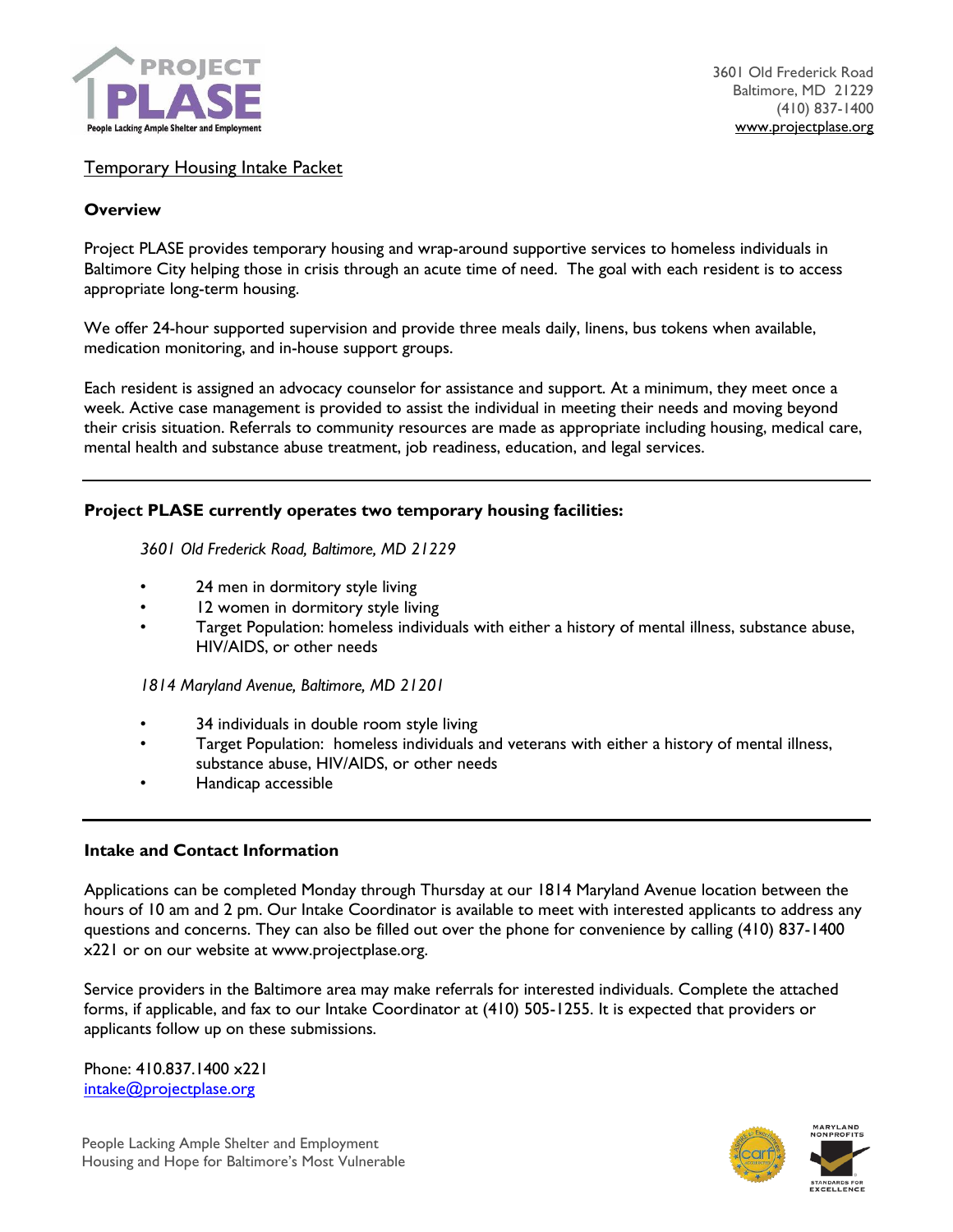

3601 Old Frederick Road Baltimore, MD 21229 (410) 837-1400 [www.projectplase.org](http://www.projectplase.org/)

# **Intake Checklist**

The below documents, if applicable, may be needed as part of the intake process:

- Application packet
- Identifying documents
- Verification of mental health diagnosis
- Current medication prescribed
- Letter of certification of homelessness from provider
- Recent visit summaries
- Most recent TB test results
- Proof of insurance
- Proof of income
- Copy of most recent lab work verifying HIV status, cd4 and vl counts (must be signed off by MD, RN, or LCSW) \*Labs must be dated in the last 6 months

\*Please be informed, we fill all open beds from our wait list as they become available. Due to the nature of our program, it is impossible to predict when bed space will become available, but ask our Intake Coordinator for the approximate length in time based on eligibility criteria.

\*In order to remain eligible and stay active on our waiting list, it is expected that applicants follow up with intake staff once a month. If no contact has been made over a three- month span, applications then become inactive.

*To inquire about assistance and placement at other emergency or transitional facilities, try calling a Baltimore City Coordinated Access Navigator (information on the right).* 

#### **EMERGENCY SHELTERS** Baltimore Rescue Mission (410-342-2533) 08R 01 4 N. Central Ave. சை Everyday: 2pm-6:30am, Intake 2pm-7:45pm Baltimore Outreach Services (410-752-1285) 02 701 S. Charles St. **@@@@** Everyday: 24 hrs, Intake 9am-5pm Helping Up Mission (410-675-7500) 03 1029 E. Baltimore St. Everyday: 2:30pm-8am Karis Home (410-342-1323) 00er 04 1228 E. Baltimore St. Everyday: 5pm-8am, Intake M-F: 8am-1pm Loving Arms (410-367-5869) 05 3313 Oakfield Ave. Everyday: 24 hrs, Intake M-F: 9am-5pm **MCVET-Veterans (410-576-9626)** 06 301 N. High St. Sul N. High St.<br>Everyday: 9am-5pm, Intake Everyday 9am-4pm<br>Project PLASE - Maryland Ave 07 1814 Maryland Ave Everyday: 24 hrs, Intake call: 410-837-1400 **Project PLASE - Old Frederick** O 08 3549-3601 Old Frederick Road Everyday: 24 hrs, Intake call: 410-837-1400 Salvation Army Booth House (410-685-8878 09 1114 N. Calvert St. Everyday: 24 hrs, Intake: Call for appt Sarah's Hope Shelter (410-396-2204) 10 1114 Mount St. Everyday: 24 hrs, Intake 9am-3pm **Weinberg Housing and Resource Center** 11 620 Fallsway, (443-478-3777) Everyday: 24 hrs, Intake: 8am-4pm



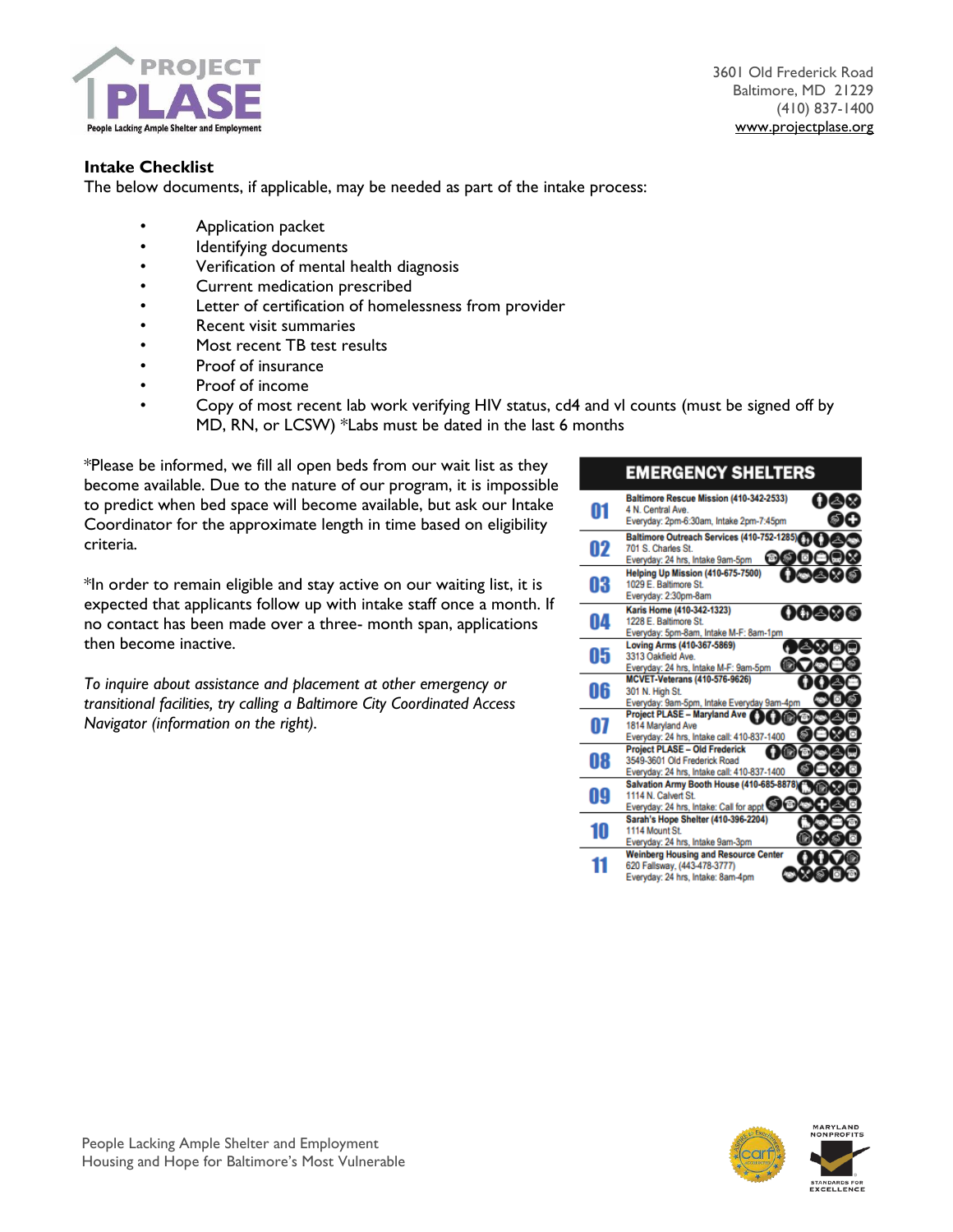

# Temporary Housing Program Application

| Date: $\frac{1}{\sqrt{2\pi}}$                                                                                                            |           |  |  |  |  |  |  |
|------------------------------------------------------------------------------------------------------------------------------------------|-----------|--|--|--|--|--|--|
|                                                                                                                                          |           |  |  |  |  |  |  |
|                                                                                                                                          |           |  |  |  |  |  |  |
| Select all that apply (current and/or history of):                                                                                       |           |  |  |  |  |  |  |
| <b>Mental Illness</b><br>Yes<br>No<br><b>Alcohol Abuse</b><br>Yes<br>No<br>Subnstance Abuse<br>Yes<br>No<br><b>HIV/AIDS</b><br>Yes<br>No |           |  |  |  |  |  |  |
| <b>Physical Disability</b><br>Yes<br>No                                                                                                  |           |  |  |  |  |  |  |
| Veteran<br>∣∣Yes<br>$\overline{\phantom{a}}$ No                                                                                          |           |  |  |  |  |  |  |
|                                                                                                                                          |           |  |  |  |  |  |  |
|                                                                                                                                          |           |  |  |  |  |  |  |
|                                                                                                                                          |           |  |  |  |  |  |  |
| Were you previously a resident at Project PLASE?                                                                                         | Yes<br>No |  |  |  |  |  |  |
|                                                                                                                                          |           |  |  |  |  |  |  |
| <b>Medical</b>                                                                                                                           |           |  |  |  |  |  |  |
|                                                                                                                                          |           |  |  |  |  |  |  |
|                                                                                                                                          |           |  |  |  |  |  |  |
|                                                                                                                                          |           |  |  |  |  |  |  |
|                                                                                                                                          |           |  |  |  |  |  |  |
| <b>Office Notes:</b>                                                                                                                     |           |  |  |  |  |  |  |

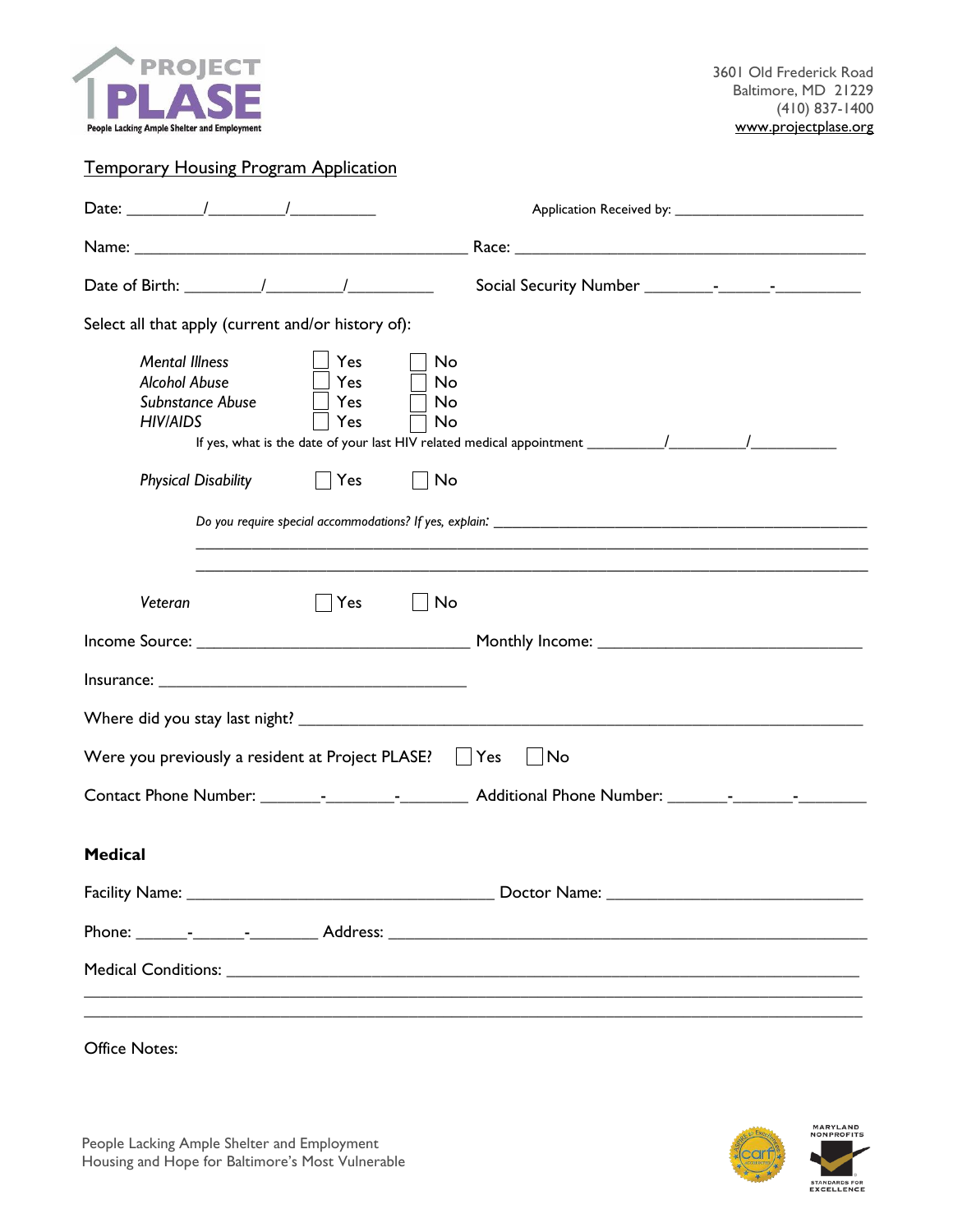

# **Mental Health**

| Have you ever received or are you currently receiving mental health treatment?<br>No<br>Yes |  |  |  |  |
|---------------------------------------------------------------------------------------------|--|--|--|--|
|                                                                                             |  |  |  |  |
|                                                                                             |  |  |  |  |
|                                                                                             |  |  |  |  |
| <b>Substance Abuse</b>                                                                      |  |  |  |  |
| Have you ever abused alcohol, prescription drugs, or illegal drugs?<br>No<br>Yes            |  |  |  |  |
|                                                                                             |  |  |  |  |
| Are you currently using? $\Box$ Yes<br>$\vert$ $\vert$ No                                   |  |  |  |  |
|                                                                                             |  |  |  |  |
| Are you currently involved in an outpatient drug treatment program?<br>No<br>Yes            |  |  |  |  |
|                                                                                             |  |  |  |  |
| Have you ever been in treatment before? $\Box$ Yes<br>No                                    |  |  |  |  |
|                                                                                             |  |  |  |  |
| <b>Military Experience</b>                                                                  |  |  |  |  |
| Did you actively serve?   Yes<br>No                                                         |  |  |  |  |
|                                                                                             |  |  |  |  |
| Discharge Status:   Honorable<br>Dishonorable                                               |  |  |  |  |
| Do you have a DD 214?<br>Yes<br>No                                                          |  |  |  |  |
| Years of Service: __________ to ________                                                    |  |  |  |  |

Office Notes:

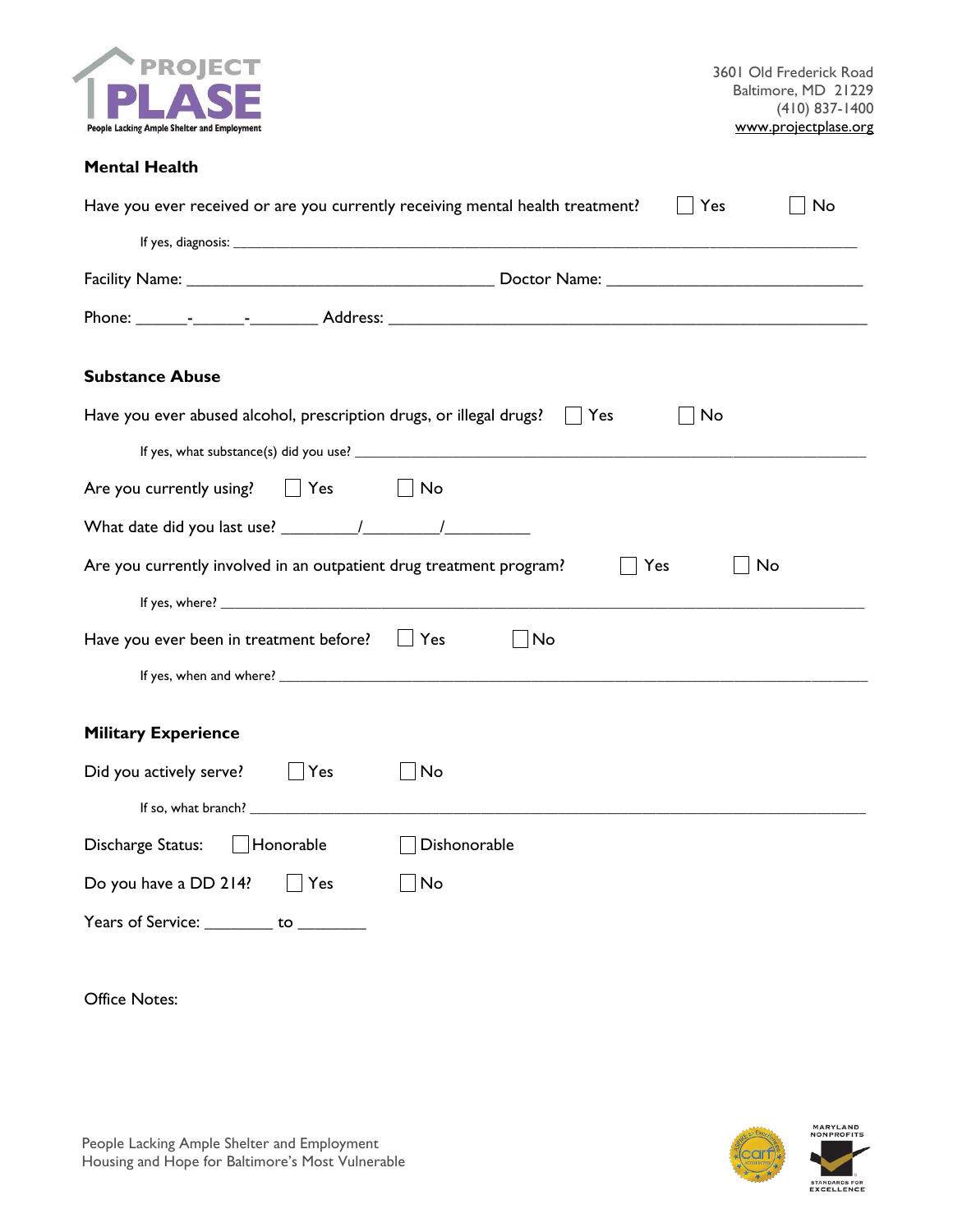

#### **Self-Declaration of Housing Status**

Name: \_\_\_\_\_\_\_\_\_\_\_\_\_\_\_\_\_\_\_\_\_\_\_\_\_\_\_\_\_\_\_\_\_\_\_\_\_\_\_\_\_\_\_\_\_\_\_\_\_\_\_ Date: \_\_\_\_\_\_\_\_\_/\_\_\_\_\_\_\_\_\_/\_\_\_\_\_\_\_\_\_\_

This is to certify that the above named individual or household is currently homeless or at-risk of homelessness, based on the following indicated information.

Check only one:

- I am currently homeless and living on the streets/place unfit for human habitation, an emergency shelter, or a safe haven
- I am about to be evicted and must leave my current housing within the next \_\_\_\_\_\_ days
- I am fleeing domestic violence

I certify that the information above and any other information I have provided is true, accurate and complete.

| Signature: | Date: |
|------------|-------|
| Witness:   | Date: |



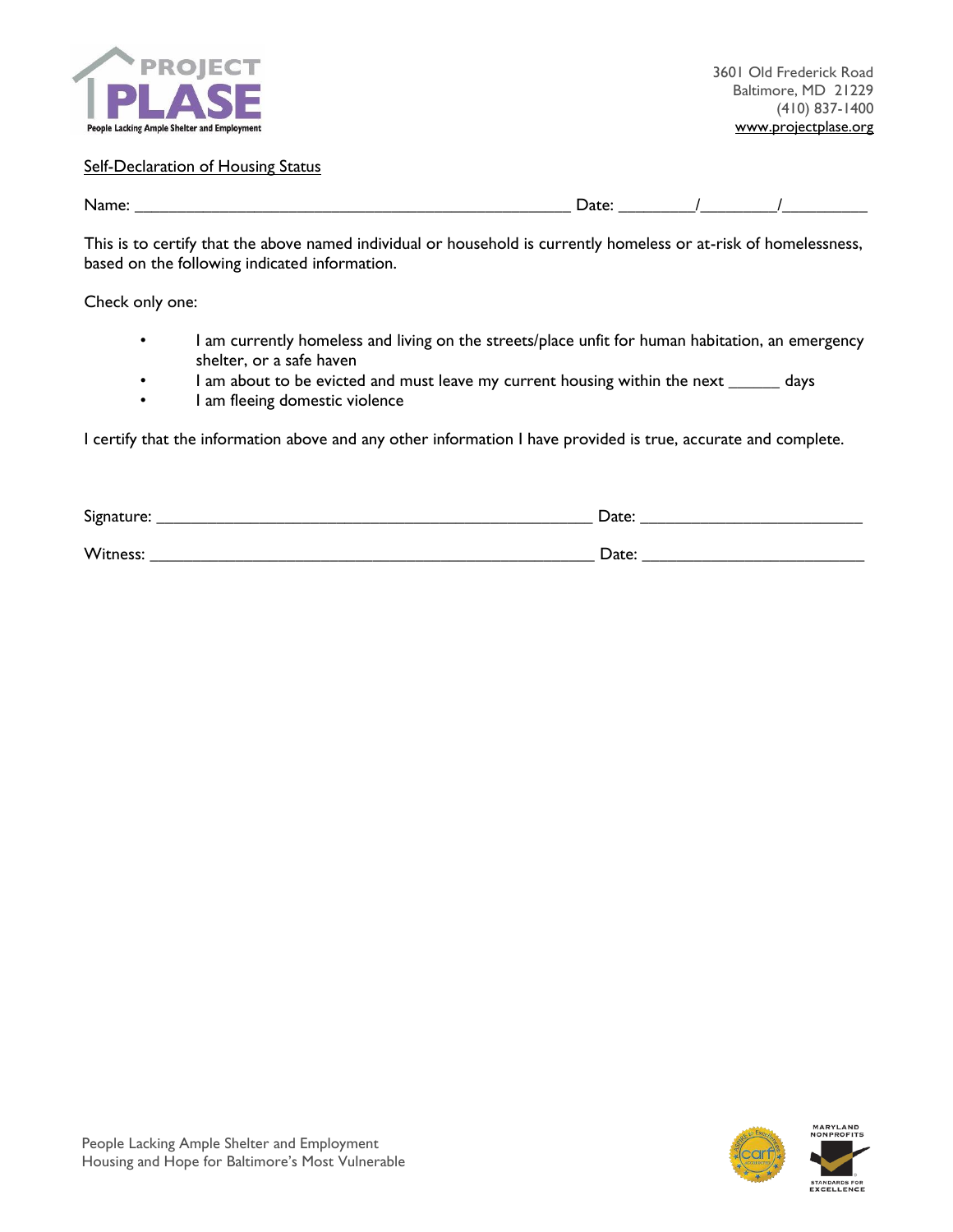

#### Consent for Release of Information

| To:   |                    |  |  |  |
|-------|--------------------|--|--|--|
|       |                    |  |  |  |
| Name: | Date of Birth: / / |  |  |  |

I hereby authorize \_\_\_\_\_\_\_\_\_\_\_\_\_\_\_\_\_\_\_\_\_\_\_\_\_\_\_\_\_ to release and/or receive the following information to and/or from Project PLASE, Inc. in writing or verbally as may be requested:

- Financial/Employment/Payroll Information
- Benefit/Grant Records
- Medical Information/Records
- Mental health assessments and diagnoses, including mental health history and current medication listing
- Program participation information, including participation in shelter, transitional housing, mental health treatment, substance abuse treatment and recovery facilities

Information may be released to and/or received from:

# **Project PLASE, Inc.**

1814 Maryland Avenue Baltimore, MD 21201 Phone Number: 410-837-1400 x 221 Fax Number: 410-505-1255

I understand that this information will be used to determine my eligibility for benefits and services, as well as to provide ongoing supportive services.

I understand that my records are protected under the Federal confidentiality regulations and cannot be disclosed without my written consent. I also understand that unless this consent is revoked by me in writing, it is valid for twelve (12) months from the date of my signature.

\_\_\_\_\_\_\_\_\_\_\_\_\_\_\_\_\_\_\_\_\_\_\_\_\_\_\_\_\_\_\_\_\_\_\_\_\_\_\_\_\_\_\_\_\_\_\_\_\_\_\_\_\_\_\_\_\_\_\_\_\_ \_\_\_\_\_\_\_\_\_\_\_\_\_\_\_\_\_\_\_\_\_\_\_\_\_\_

\_\_\_\_\_\_\_\_\_\_\_\_\_\_\_\_\_\_\_\_\_\_\_\_\_\_\_\_\_\_\_\_\_\_\_\_\_\_\_\_\_\_\_\_\_\_\_\_\_\_\_\_\_\_\_\_\_\_\_\_\_ \_\_\_\_\_\_\_\_\_\_\_\_\_\_\_\_\_\_\_\_\_\_\_\_\_\_

# **THIS DOCUMENT IS A RELEASE. READ IT CAREFULLY BEFORE SIGNING.**

Signature **Date** 

witness **Date**